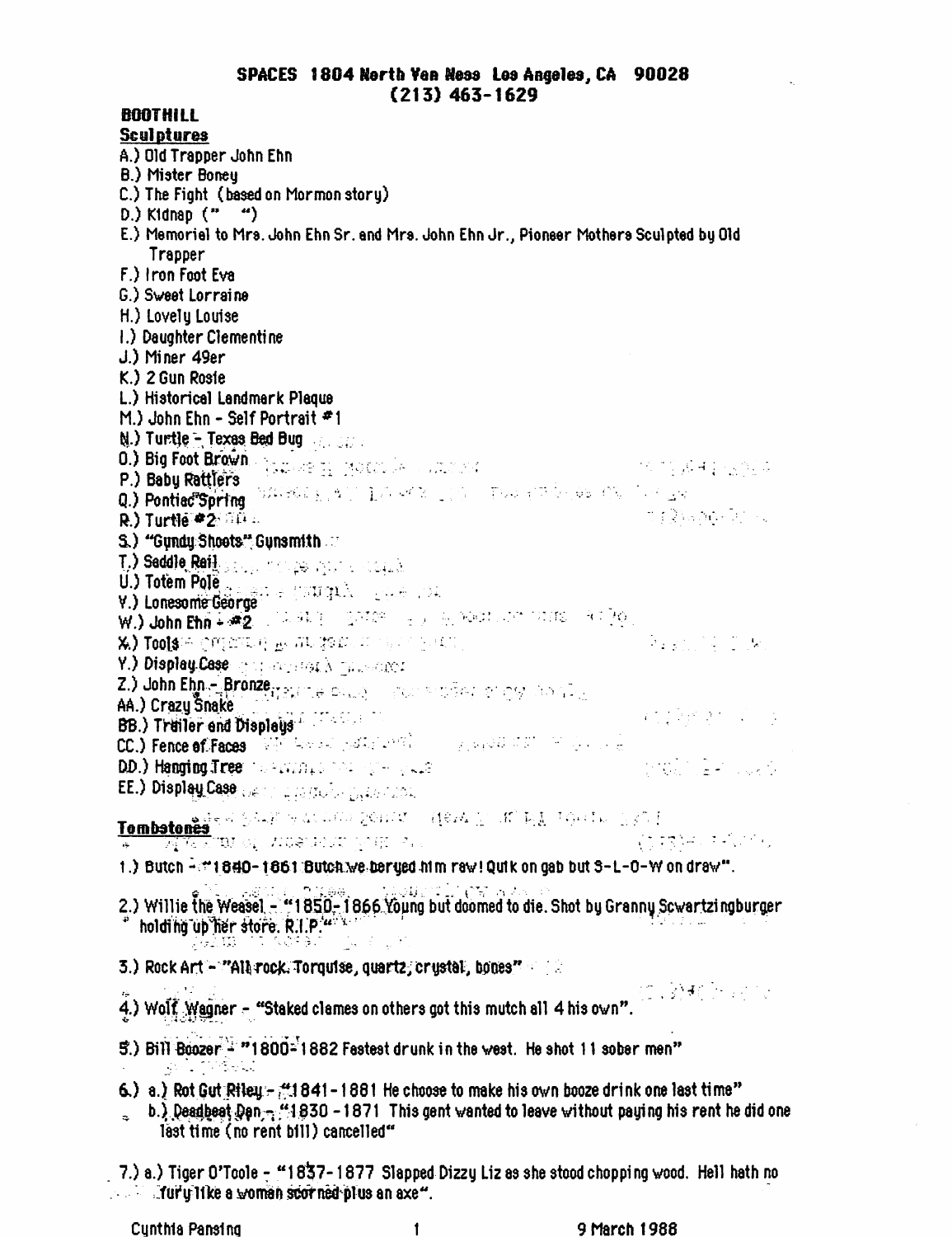## SPACES 1804 North Yan Ness Los Angeles, CA 90028  $(213)$  463-1629

b.) No Job Jensen - "1626-1666 Stol-a-Pig it squeeled on him!"

- 8.) Diamond Dick "Alias crazy Richard of Utah 1811-1877 Rode a horse off bloody cliff. Left 4 wives at his bird cage dance salcon, Alaska Alice alone Moonflower nozy nell and Elf"
- 9.) Red Finn " 1836-1879 Chocked on broken cork floating in a jug of gin, dyed in good spirits"
- 10.) a.) Sad Sadie "Alias poker face gloomy girl icy Agnes polar bird Etc: etc 1841–1866 Stabbed in bucket of blood, dance saloon by sweet violet for watering her whisky" b.) No Air Nelly - "1837-1867 Bet she could hold her breath longest. She did 1 last time"
- 11.) Able Crook "1831-1871 Used loaded dice on Stella Steel she used loaded gun on Able"
- 1.2.) Grouch McGrow "1833-1886 Killed by Apaches by mistake for stealing 'Bluebell' a<br>willing squaw"
- 13.) a.) Hard Luck Hank "Had no money in the bank. Wrote a check dat bounced with him on a "atone barroom floor"
	- b.) Stella Steele and Bill Wiley "Alias Wiley Bill 1800-1899. We told you he was sick"
- 1'4.) Eagle Eye Eagan "1821-1876 His last peak thru Olga Olsons keyhole saw a gun sees nuttin"
- 15.) Bill Butcher text pone annual research a collection of the second company of the control of the co
- 16.) Urish Stiff "Your friendly undertaker 1800-1899 The last man to let you down Silent service boothill. Courteous, Reflable, Efficient. Rest assured." r guille ann.
- 17.) The Cryth" Glant It 1801-1889 Killed 36 peeple, in roberys, He wore these chains.& cryed for 70 years on a prison farm, with a 40 lb. Geogia ball"
- 18.) Peg Leg Lily Larson "1830-1867 Pride of the Pacos. Her sweet songs & gentle smile are no more. Shot by felos bad Bill beller. Died at the smoken end of his long blak rifle"

a codutier of the fameratic cut except for the composition of the

- 19.) Hon. Judge Hirum Blood "1802-1899 Powder river terror to outlews. He chained & hanged 86 men & 3 ladies his pious words you will be hung. Dont blame me its the law was heard by the Vest worst. One last time"
- 20.) Sweet Celia "1836-1860 Silly & Frilly She luved fun 2 well luyers 2 likker led har to HEL - salcons & boothill a wild flour now withered and gone"
- 21.) a.) Dentist Painless Pelky "1838-1877 Speared by 'Navaho'rosebud big beak' For pullin **Forms teeth &hurting** and the State and the presence the construction
	- 2. b.) Dude Diffion textagone (1990) A 10 U. (C. att. 1990) and the control of the Case of Case and
- $\mathbb{R}^{\frac{1}{2}}$  . The section  $\mathbb{R}^{\frac{1}{2}}$  is a sequence of a set of  $\mathbb{R}^{\frac{1}{2}}$  , we see the specifical solution 22.) Ded Eye Dillion - "Alias gutshot snake -potgut - etc. old hold up varment 1800-1886 - His eyes was dim - his hand was slow - a stage shotgun guard sure laid him low" ATAN MATAMATAN SERIKA B die Groot van die Grootse
- 23.) Killer Carson "1840-1889 Shot buttons ofduh sherifs yest wonce trued soin no luck this last time...Covar.him up bous."
- ្រកខ្លួន - 24.) STu-foot Sue.- "1866-1886 Sassed at U slashed by 'Fatboat fanny' in nugget dance halld at **First Riverse Rivers**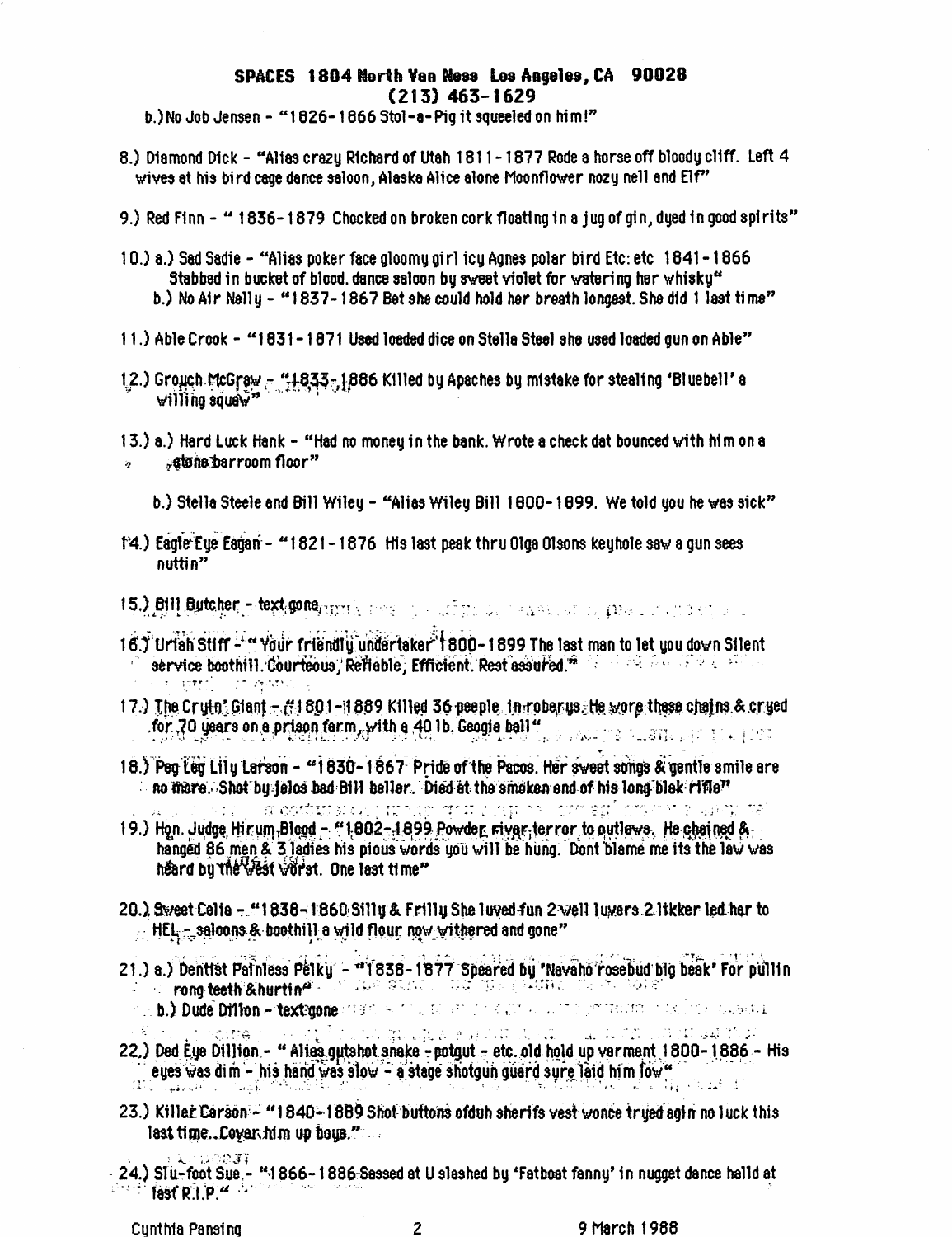## SPACES 1804 North Ven Noss Les Angeles, CA 90028  $(213)$  463-1629

25.) Pearl of the Paynees - "1850-1871 Joes wife she crued her life away with no Joe she had to go. It warent rite, "Her tears no longer fall Her akking hart is still at rest" AT CAPA TID 26.) Trapper Joe - "1800-1869 Hanged by mistake by a burbink mob a sorry job. Joe got 4  $R.I.P.$ 12 No. 21 o suage given magnet dies modelloop followed all unit OLD TRAPPER'S LODGE INVENTORY **Items outside/above Office** the proportional and the proportion of the proportion  $1.$ ) 6 army hats  $2.)$  1 bee hat 3.) Undian (?) spear Williams of Danger and St 4.) conk screw spike, proportionally stated as some departments was related that the case 5.) 2 pitch fork brooms with the presidence we have the linguistical or spilling without  $6.$ )  $2$  axes e de 1950 de 1960 de 1960 de la 1960 de 1960 de 1960 de la 1960 de la 1960 de la 1960 de 1960 de la 1960 de la 7.) rock art 8.) deer hoof het stad as the same was a second decaded and postposition and a 9.) whale harpton's adjustments and the speciality and streament the state pro- $1.0.$ ) 2 sets snow shoes  $11.$ ) 5 deer heads 12.) 2 gold pouches 13.) 1 boot with stirrup - 14.9 sign: "Never Forget to Remember to be Nice" and the company of the company 15. Julie 1900 for the second service of the service of the service of the service of the service of the service of the service of the service of the service of the service of the service of the service of the service of t **W** 16. Manufacturing the condition with release to action 17.) wood tomahawk 16.) beaver pelt (mounted) 11 19.) sculptured feet in this wide your strip the mean bone. Character **20.) sculptured:hands** state of the case of three state polisy of the field feed of the case of s 21.) 2 gold mining panger son material and star 22.) I large pan and handle (egg skillet)<br>23.) 2 skillets  $23.$ )  $2$  skillets 24.) 1 pot and handle<sup>51</sup> etc. 00% pod all conversions and produce energy depends on part of 25.) I kettle, Astroganski provinci DUUS IPLATER 26.) hatmainer careers and harves more masses of standard them a state of 27.) 1 jelly skimmer are a buorradese for a conservation and communication 28.) 1 tin measuring cup<br>29.) 1 combo pick and exe 30.) 3 snow spikes 31.) Shohandle sickle US (2000) (1990) (1990) and the RM (2000) and (2000) (2000) (2000) (2000) 32.) 1 hospitalizations and the subject to apply probability with pressure  $\sim$  33.) 5 wicker baskets **35.) Head sign (Lennaee eagles on each side of sign)** A shall shall construct the sign of the state of **34.)** Wood sign (Lennaee eagles on each side of sign) —— 36.) Typatr tace-up army boots: WAR, ITM and ac or zural the service is a constant analysis of 37.) Misc. Kitchen Tools; etc. 1994 1991 - 1997 - 1997 900 100 100 100 100 100 100 100 100 ш.  $\mathcal{L}_{\mathcal{X}}^{\mathcal{A}}$ a.) tongs รายนี้ซ่ายน้ำมันได้ ครูให้กำแบกการนำ นึงมีผู้รู้การสารากหากน้ำ หากได้แก่การเห็นได้ لأناس والأردار b.) salt & pepper shakers and the contract of the contract of the state of the second second second second second second second second second second second second second second second second second second second second sec c.) ink bottle  $\alpha$  $\mathbb{R}^3$  of  $\mathcal Y$  salt and pepper shakers e.) ceramic bird  $\mathbf{p} = \{p_{i,j}\}_{j=1}^{N}$  amall milk bottle  $\mathbb{R}^N$  $q$ .) 3 pine cones

3